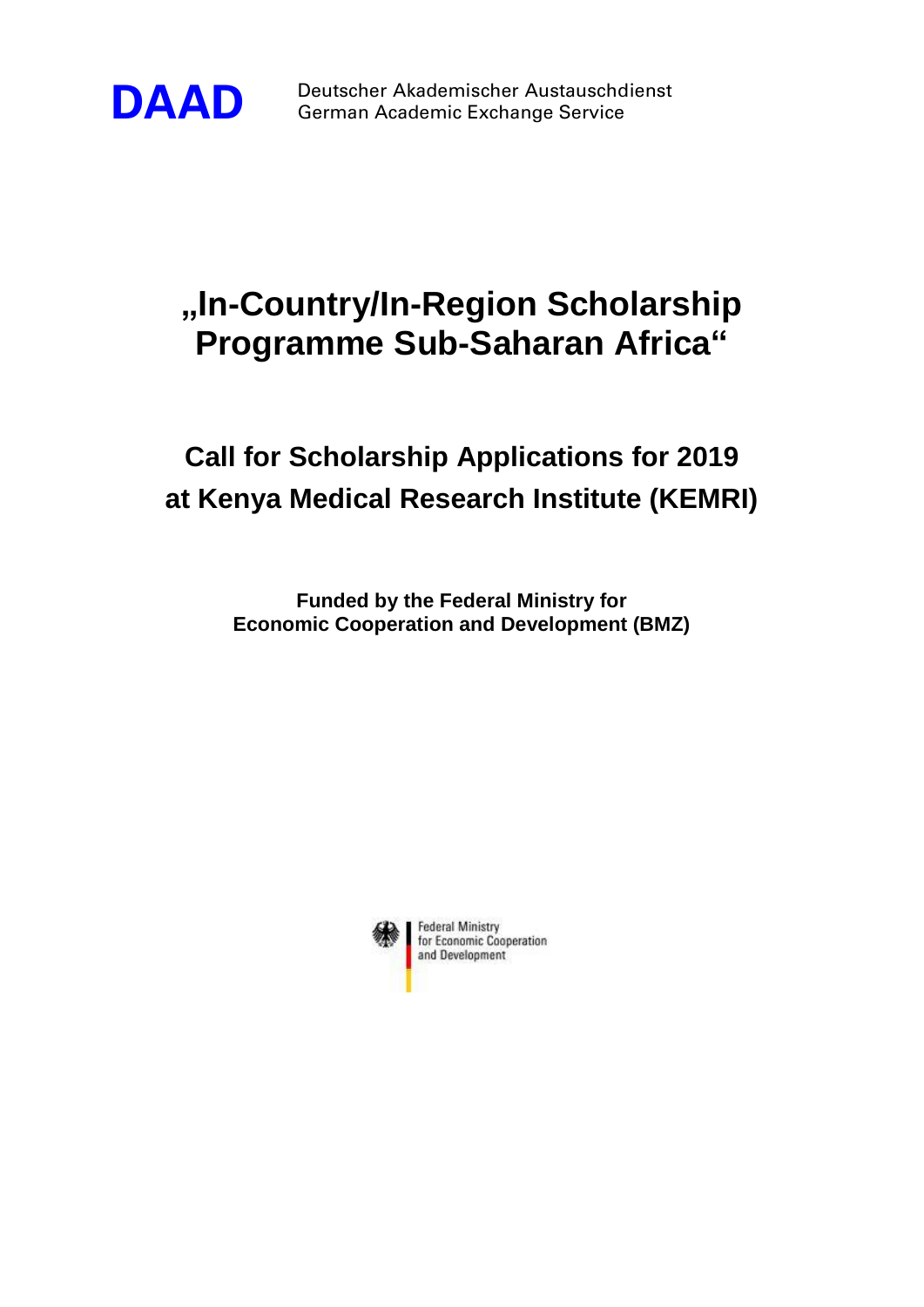

| Programme<br><b>Objectives</b>     | DAAD (German Academic Exchange Service), as a publicly funded, selfgoverning<br>organisation of the institutions of higher education in Germany, promotes<br>international academic exchange as well as educational co-operation with<br>developing countries through a variety of funding and scholarship programmes.                                                                                                                                                                                                                                                                                                                                                                                                                                     |
|------------------------------------|------------------------------------------------------------------------------------------------------------------------------------------------------------------------------------------------------------------------------------------------------------------------------------------------------------------------------------------------------------------------------------------------------------------------------------------------------------------------------------------------------------------------------------------------------------------------------------------------------------------------------------------------------------------------------------------------------------------------------------------------------------|
|                                    | As part of the "In-Country/In-Region Scholarship Programme" DAAD offers<br>scholarships for PhD studies. The programme is funded by the German Federal<br>Ministry of Economic Cooperation and Development (BMZ) and aims at university<br>staff in the first line, without neglecting the public sector demand of academically<br>trained personnel.                                                                                                                                                                                                                                                                                                                                                                                                      |
|                                    | The target group for scholarships are graduates and postgraduates from Sub-<br>Sahara Africa with a first academic degree if applying for a Master's programme,<br>or with a Master's degree if applying for a doctoral programme who want to pursue<br>Master's or PhD courses in their home country (so called In-Country<br>scholarships) or in another Sub-Sahara African country (so called In-Region<br>scholarships).                                                                                                                                                                                                                                                                                                                               |
|                                    | It has been agreed upon that DAAD cooperates with KEMRI by offering up to 2<br>In-Country scholarships and up to 3 In-Region scholarships for PhD studies<br>at KEMRI for the intake 2019.                                                                                                                                                                                                                                                                                                                                                                                                                                                                                                                                                                 |
|                                    | The awarding of scholarships will be subject to the provision of funds.                                                                                                                                                                                                                                                                                                                                                                                                                                                                                                                                                                                                                                                                                    |
| <b>Application</b><br>requirements | Applicants<br>have successfully completed generally a three-year university degree<br>(Master candidates) or a two-year university degree (doctoral candidates)<br>with above average results (upper forth of class)<br>clearly show motivation and strong commitment<br>$\bullet$<br>have thorough knowledge of the language of instruction<br>$\bullet$<br>have completed their last university degree not more than 6 years ago at<br>$\bullet$<br>the time of application<br>must be nationals or permanent resident of a Sub-Sahara African country<br>should generally be a) staff member of a public university, b) candidate<br>$\bullet$<br>considered for teaching or research staff recruitment, c) from the public<br>sector or d) DAFI-Alumni |
|                                    | Female applicants and candidates from less privileged regions or groups are<br>especially encouraged to participate in the programme.                                                                                                                                                                                                                                                                                                                                                                                                                                                                                                                                                                                                                      |
|                                    | PhD-scholarships are initially granted for one year and can be extended to a<br>maximum of three years upon receipt of an application for extension. Scholars<br>must demonstrate satisfactory progress before an extension is granted. All further<br>information will be provided after admission to the scholarship programme.                                                                                                                                                                                                                                                                                                                                                                                                                          |
|                                    |                                                                                                                                                                                                                                                                                                                                                                                                                                                                                                                                                                                                                                                                                                                                                            |
| <b>Eligible fields</b>             | The In-Country/In-Region Scholarship Programme supports studies in subject<br>areas with strong relevance to national development.                                                                                                                                                                                                                                                                                                                                                                                                                                                                                                                                                                                                                         |
|                                    | The scholarships at KEMRI are available in the following fields:                                                                                                                                                                                                                                                                                                                                                                                                                                                                                                                                                                                                                                                                                           |
|                                    | <b>PhD in Health Management</b>                                                                                                                                                                                                                                                                                                                                                                                                                                                                                                                                                                                                                                                                                                                            |
| <b>Place of tenure</b>             | Strathmore University, Kenya                                                                                                                                                                                                                                                                                                                                                                                                                                                                                                                                                                                                                                                                                                                               |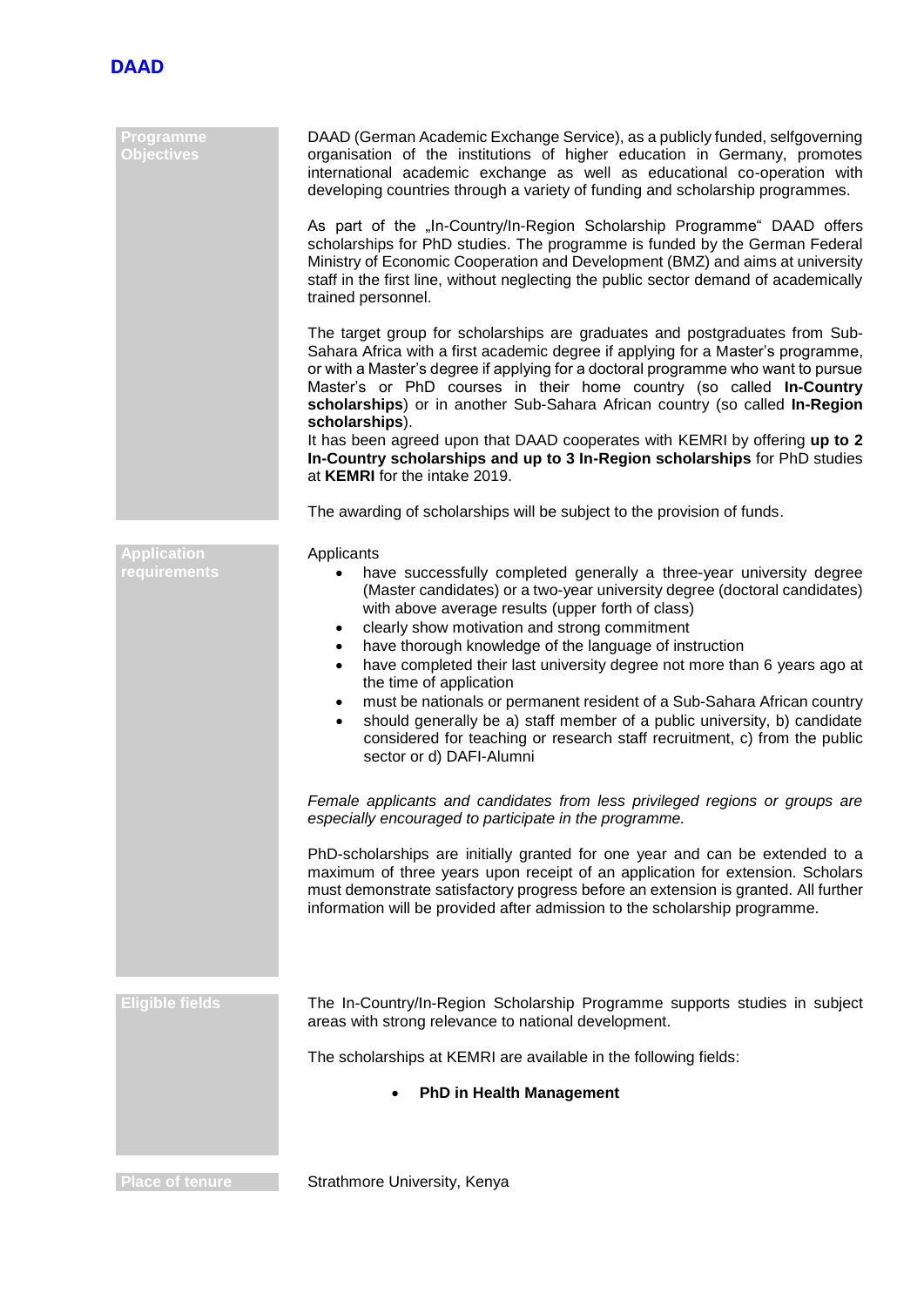

| <b>Duration and</b><br>Commencement                 | The duration<br>of the PhD programme is generally three years                                                                                                                                                                                                                                                                                                                                                                                                                                                                                                                       |  |  |
|-----------------------------------------------------|-------------------------------------------------------------------------------------------------------------------------------------------------------------------------------------------------------------------------------------------------------------------------------------------------------------------------------------------------------------------------------------------------------------------------------------------------------------------------------------------------------------------------------------------------------------------------------------|--|--|
|                                                     | generally starting in September.                                                                                                                                                                                                                                                                                                                                                                                                                                                                                                                                                    |  |  |
| <b>Applicaion and</b><br><b>Selection Procedure</b> | The application process contains two steps.                                                                                                                                                                                                                                                                                                                                                                                                                                                                                                                                         |  |  |
|                                                     | First step:<br>Applicants must apply for their studies at KEMRI using the contacts and the<br>method that is prescribed by the institution. KEMRI has set its own deadlines.                                                                                                                                                                                                                                                                                                                                                                                                        |  |  |
|                                                     | KEMRI will screen, pre-select (according to DAAD selection criteria) and short-list<br>the applicants. A detailed report consisting of the shortlisting procedure, the entire<br>list of applicants, the ranked shortlist and the shortlisting panel members will also<br>be availed to DAAD. The ranked shortlist will contain preferably triple (at least<br>double) the number of scholarships that have been attributed to the institution.                                                                                                                                     |  |  |
|                                                     | DAAD reserves the right of final selection.                                                                                                                                                                                                                                                                                                                                                                                                                                                                                                                                         |  |  |
|                                                     | Second step:<br>Pre-selected candidates are asked to log into the DAAD portal and register<br>themselves and submit an DAAD application.                                                                                                                                                                                                                                                                                                                                                                                                                                            |  |  |
|                                                     | 1. Register online via the DAAD-Portal (if not already registered):<br>https://portal.daad.de                                                                                                                                                                                                                                                                                                                                                                                                                                                                                       |  |  |
|                                                     | 2. Apply online via the DAAD-Portal under the tab "Personal Funding"/<br>"Application"                                                                                                                                                                                                                                                                                                                                                                                                                                                                                              |  |  |
|                                                     | Documents to be submitted:                                                                                                                                                                                                                                                                                                                                                                                                                                                                                                                                                          |  |  |
|                                                     | DAAD application form duly filled (available in the DAAD-Portal)<br>Hand signed curriculum vitae (please use the european specimen<br>form at http://europass.cedefop. Europa.eu), including a list of<br>publications (if applicable).<br>Recommendation letter by university teachers (Master 1, PhD 2)<br>Letter of admission for the host university / institution / network<br>Certified copies of university degree certificates including transcripts<br>Letter of motivation (if applicable: mentioning the planned research<br>stay in Germany, see "Additional benefits") |  |  |
|                                                     | Copy of the passport                                                                                                                                                                                                                                                                                                                                                                                                                                                                                                                                                                |  |  |
|                                                     | PhD candidates have to submit the following additional documents:                                                                                                                                                                                                                                                                                                                                                                                                                                                                                                                   |  |  |
|                                                     | Declaration of acceptance from the academic supervisor<br>Detailed and precise PhD proposal, including detailed work and time<br>table (if applicable: mentioning the planned research stay in<br>Germany, see "Additional benefits")<br>Abstract of the proposal on one page (please include name and title<br>٠<br>of proposal                                                                                                                                                                                                                                                    |  |  |
|                                                     | Closing date for the submission of DAAD scholarship applications is<br>31.03.2019                                                                                                                                                                                                                                                                                                                                                                                                                                                                                                   |  |  |